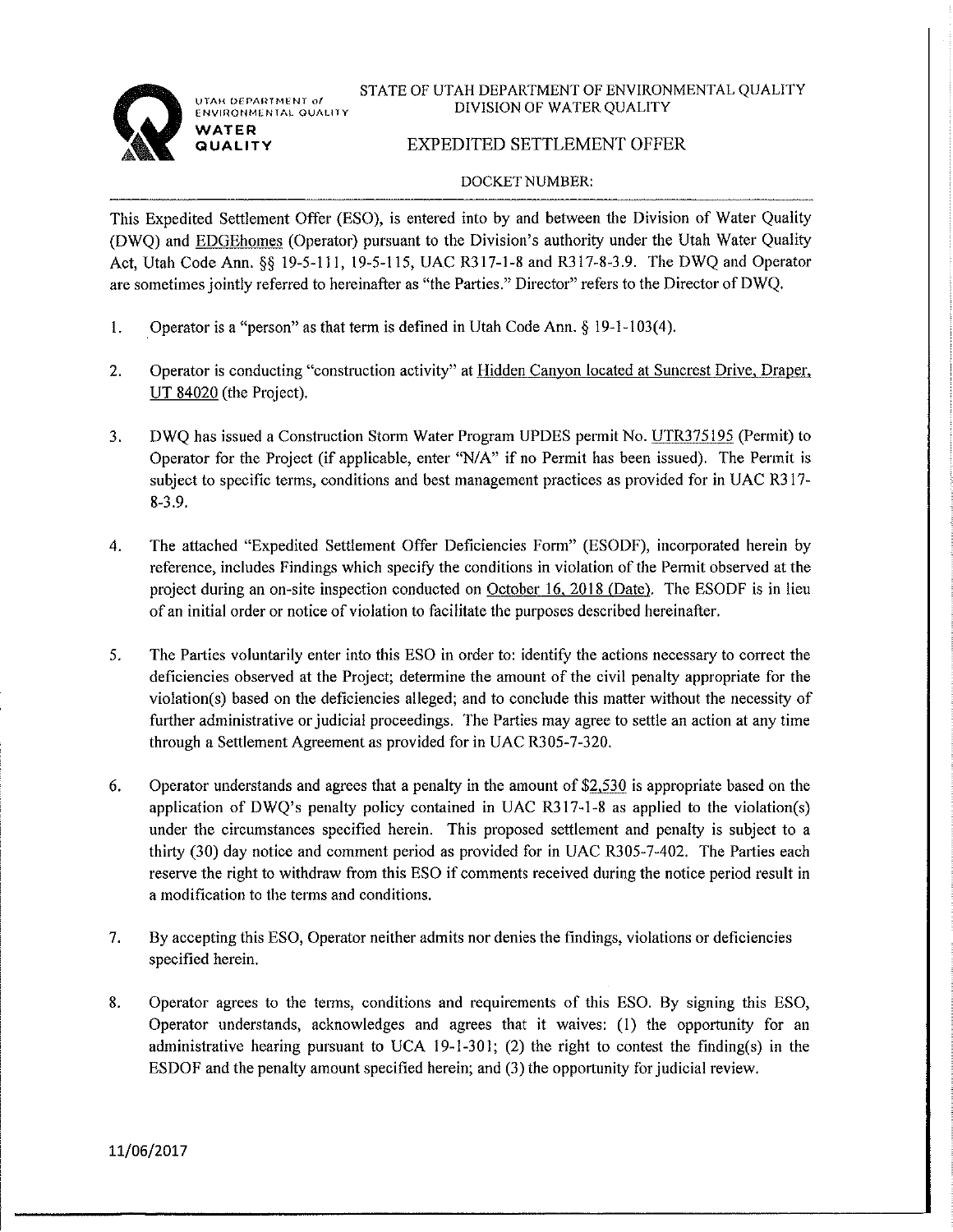UTAH DEPARTMENT of ENVIRONMENTAL QUALITY WATER **QUALITY** 

STATE OF UTAH DEPARTMENT OF ENVIRONMENTAL QUALITY DIVISION OF WATER OUALITY

## **EXPEDITED SETTLEMENT OFFER**

#### **DOCKET NUMBER:**

- Operator certifies that all deficiencies identified herein have been corrected and that the Project is 9. currently in full compliance with the terms and provisions of the Permit. Additionally, Operator has attached to this ESO: (1) a written description detailing how the deficiencies were corrected; and (2) representative photographs documenting the current conditions and the associated BMPs implemented at the Project.
- The Parties mutually agree that this ESO is entered in good faith and is an appropriate means to  $10.$ resolve the matters specified herein.
- This ESO will be final after the thirty day notice and comment period on the date the Director signs 11. the ESO, at which time the civil penalty takes effect.
- Operator agrees that within fifteen (15) calendar days of receiving the signed and final ESO from  $12.$ the Division, Operator shall submit a certified or cashier's check written to the Division of Water Quality in the amount specified in paragraph 6, above and hand deliver or send by certified mail to:

Division of Water Quality PO Box 144870 Salt Lake City, Utah 84114-4870

- Notwithstanding paragraph 7 above, the violations described herein will constitute part of 13. Operator's compliance history where such history is relevant, including any subsequent violations. Operator understands and agrees that this ESO is not and cannot be raised as a defense to any other action to enforce any federal, state or local law.
- This ESO, when final, is binding upon Operator and any corporate subsidiaries or parents, their 14. officers, directors, employees, successors in interest, and assigns. The undersigned warrants that it is authorized to legally bind their respective principals to this ESO.

### **ACCEPTED BY OPERATOR:**

| Name (print) Benuson Haer55 |                        |
|-----------------------------|------------------------|
| Title (print) SWPP MANAGER  |                        |
| Signature                   | Date $(0 - 29 - 2018)$ |
| DIVISION OF WATER QUALITY   |                        |
|                             | Date                   |

Erica Brown Gaddis, PhD, Director

11/06/2017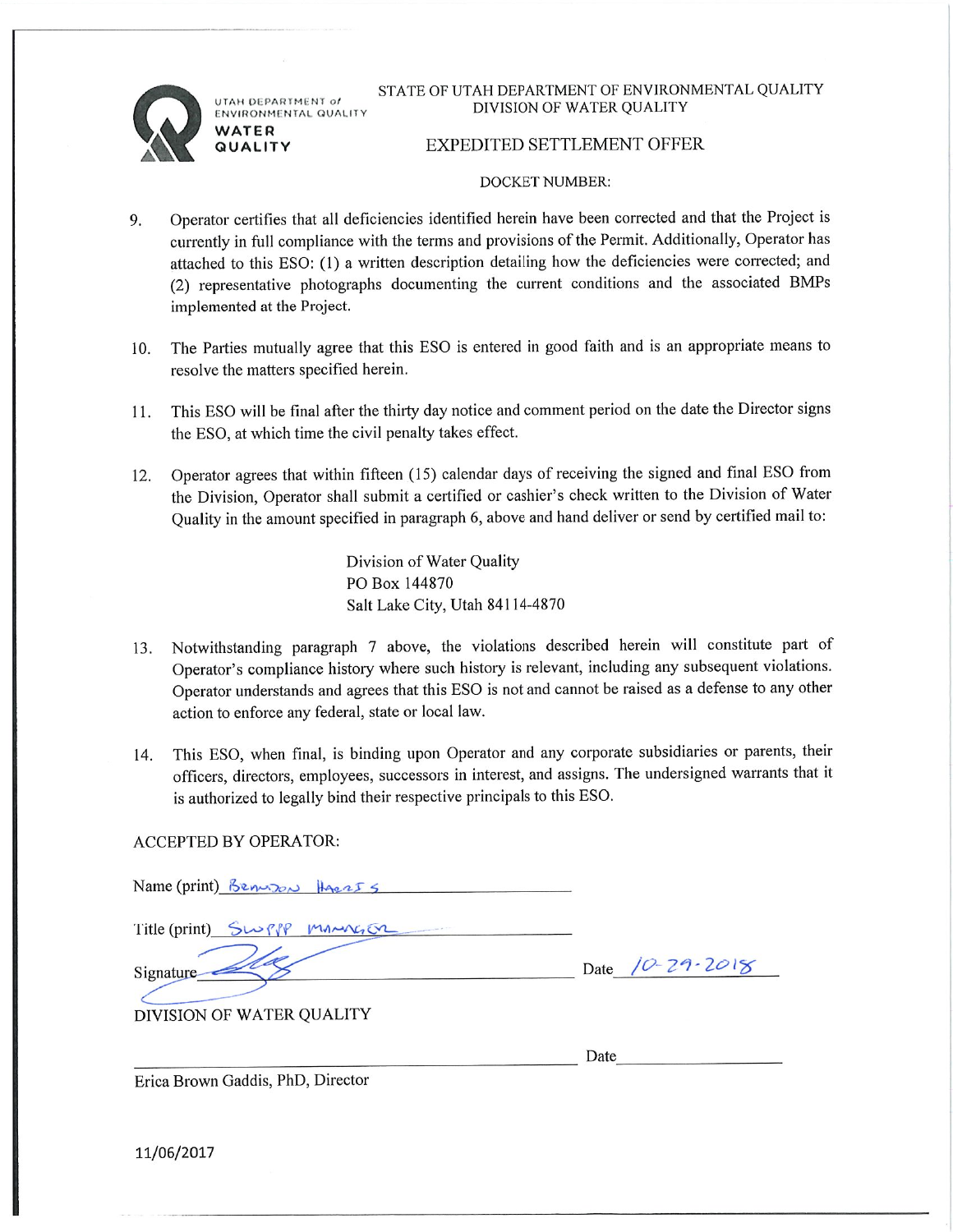# **Expedited Settlement Offer Worksheet**

**Deficiencies Form**

*Consult instructions regarding eligibility criteria and procedures prior to use*

version 1



| LEGAL NAME AND MAILING ADDRESS OF OPERATOR | <b>Telephone Number</b>       | <b>UPDES Permit No.</b> |                                         |  |
|--------------------------------------------|-------------------------------|-------------------------|-----------------------------------------|--|
| <b>Brandon Harris</b>                      | 385-241-4077                  | <b>UTR375195</b>        |                                         |  |
| <b>EDGEhomes</b>                           |                               |                         |                                         |  |
| 13702 South 200 West B12                   | Inspector Name:               | <b>Lisa Stevens</b>     |                                         |  |
| Draper, UT 84020                           | UPDES Program:                |                         | <b>Construction Storm Water Program</b> |  |
|                                            | Entrance Interview Conducted: |                         | <b>No</b>                               |  |
|                                            | Exit Interview Conducted:     |                         | <b>No</b>                               |  |
| <b>LOCATION AND ADDRESS OF SITE</b>        | Exit Interview given to:      |                         |                                         |  |
| <b>Suncrest Drive</b>                      | Exit Interview time:          |                         | Date:                                   |  |
| Draper, UT 84020                           |                               |                         |                                         |  |
|                                            |                               |                         |                                         |  |

| <b>FACILITY DESCRIPTION / CONTACT NAMES</b>                                             |           |       |
|-----------------------------------------------------------------------------------------|-----------|-------|
| Name of Site Contact (ESO Worksheet recipient): Brandon Harris                          |           |       |
| Name of Authorized Official (UT CGP Appendix G.16): Brandon Harris                      |           |       |
| Inspection Date: 10/16/2018                                                             |           |       |
| <b>Start Construction Date:</b>                                                         |           |       |
| <b>Estimated Completion Construction Date:</b>                                          |           |       |
| If Unpermitted, Number of Months Unpermitted:                                           |           |       |
| Name of Receiving Water Body (Indicate whether 303(d) listed or high quality) Utah Lake |           |       |
| Acres Currently Disturbed   Acres to be Disturbed in Whole Common Plan:                 |           | 75.00 |
| Has Operator Requested Rainfall Erosivity?                                              | <b>No</b> |       |

|                                                                                             |                 | R<br>No. of<br>Deficien-<br><b>Dollar</b><br>c |            |               |              |  |  |
|---------------------------------------------------------------------------------------------|-----------------|------------------------------------------------|------------|---------------|--------------|--|--|
| <b>PERMIT COVERAGE</b>                                                                      | <b>Findings</b> | <b>Citation</b><br>Reference**                 | А*<br>cies | Amount        | <b>Total</b> |  |  |
| 1 Operator unpermitted for<br>months (# months                                              |                 | UAC R317-8-3.9(1),                             |            | $$500.00 =$   |              |  |  |
| unpermitted equals number of violations)                                                    |                 | (6)(d)10, 8(6)(e)                              |            |               |              |  |  |
|                                                                                             |                 |                                                |            |               |              |  |  |
| <b>SWPPP REVIEW</b>                                                                         |                 |                                                |            |               |              |  |  |
| 2 SWPPP not prepared (If no SWMP, leave elements                                            |                 | UT CGP 7.1.1                                   |            | $$3,000.00 =$ |              |  |  |
| 3 - 24 blank and put "1" for deficiencies)                                                  |                 |                                                |            |               |              |  |  |
|                                                                                             |                 |                                                |            |               |              |  |  |
| 3 SWPPP prepared but prepared after construction<br>start (# of months = $#$ of violations) |                 | UT CGP 7.1.1 & 1.4                             |            | $$200.00 =$   |              |  |  |
| SWPPP does not list and identify all potential                                              |                 | <b>UT CGP 7.2.6</b>                            |            | $$75.00 =$    |              |  |  |
| sources of pollution to include: portable toilet, fuel                                      |                 |                                                |            |               |              |  |  |
| tanks, egress points, staging areas, waste                                                  |                 |                                                |            |               |              |  |  |
| containers, chemical storage areas, concrete                                                |                 |                                                |            |               |              |  |  |
| washout, paints, solvents, etc.                                                             |                 |                                                |            |               |              |  |  |
| 5 SWPPP does not correctly identify owner and                                               |                 | <b>UT CGP 1.1.1</b>                            |            | $$50.00 =$    |              |  |  |
| general contractor for the project site                                                     |                 |                                                |            |               |              |  |  |
| 6 SWPPP does not have site description, as follows:                                         |                 |                                                |            |               |              |  |  |
|                                                                                             |                 |                                                |            |               |              |  |  |
| 7 Nature of activity in description (including disturbed                                    |                 | <b>UT CGP 7.2.2</b>                            |            | $$40.00 =$    |              |  |  |
| & total acres)                                                                              |                 | <b>UT CGP 7.2.4</b>                            |            | $$40.00 =$    |              |  |  |
| 8 Intended sequence of major activities<br>9 Site Map                                       |                 | <b>UT CGP 7.2.5</b>                            |            | $$400.00 =$   |              |  |  |
| 10 Site map does not show boundaries of project &                                           |                 | UT CGP 7.2.5.a to h.                           |            | $$25.00 =$    |              |  |  |
| disturbances, drainage patterns, slopes, stockpiles,                                        |                 |                                                |            |               |              |  |  |
| surface waters, inlets, egress points, storm water                                          |                 |                                                |            |               |              |  |  |
| control measures, natural buffers, structures (to be                                        |                 |                                                |            |               |              |  |  |
| constructed), stabilization practices, offsite staging,                                     |                 |                                                |            |               |              |  |  |
| waste bins, equipment storage areas, discharge                                              |                 |                                                |            |               |              |  |  |
| points, areas of final stabilization (each relevant                                         |                 |                                                |            |               |              |  |  |
| omission is 1 violation)                                                                    |                 |                                                |            |               |              |  |  |
| 11 SWPPP does not have location/description                                                 |                 | UT CGP 7.2.5.a.vii                             |            | $$75.00 =$    |              |  |  |
| industrial activities including concrete, asphalt batch                                     |                 |                                                |            |               |              |  |  |
| plants, staging areas, equipment or supply storage,                                         |                 |                                                |            |               |              |  |  |
| borrow areas (including those that are off-site).                                           |                 |                                                |            |               |              |  |  |
|                                                                                             |                 |                                                |            |               |              |  |  |
| 12 SWPPP does not:                                                                          |                 |                                                |            |               |              |  |  |
|                                                                                             |                 |                                                |            |               |              |  |  |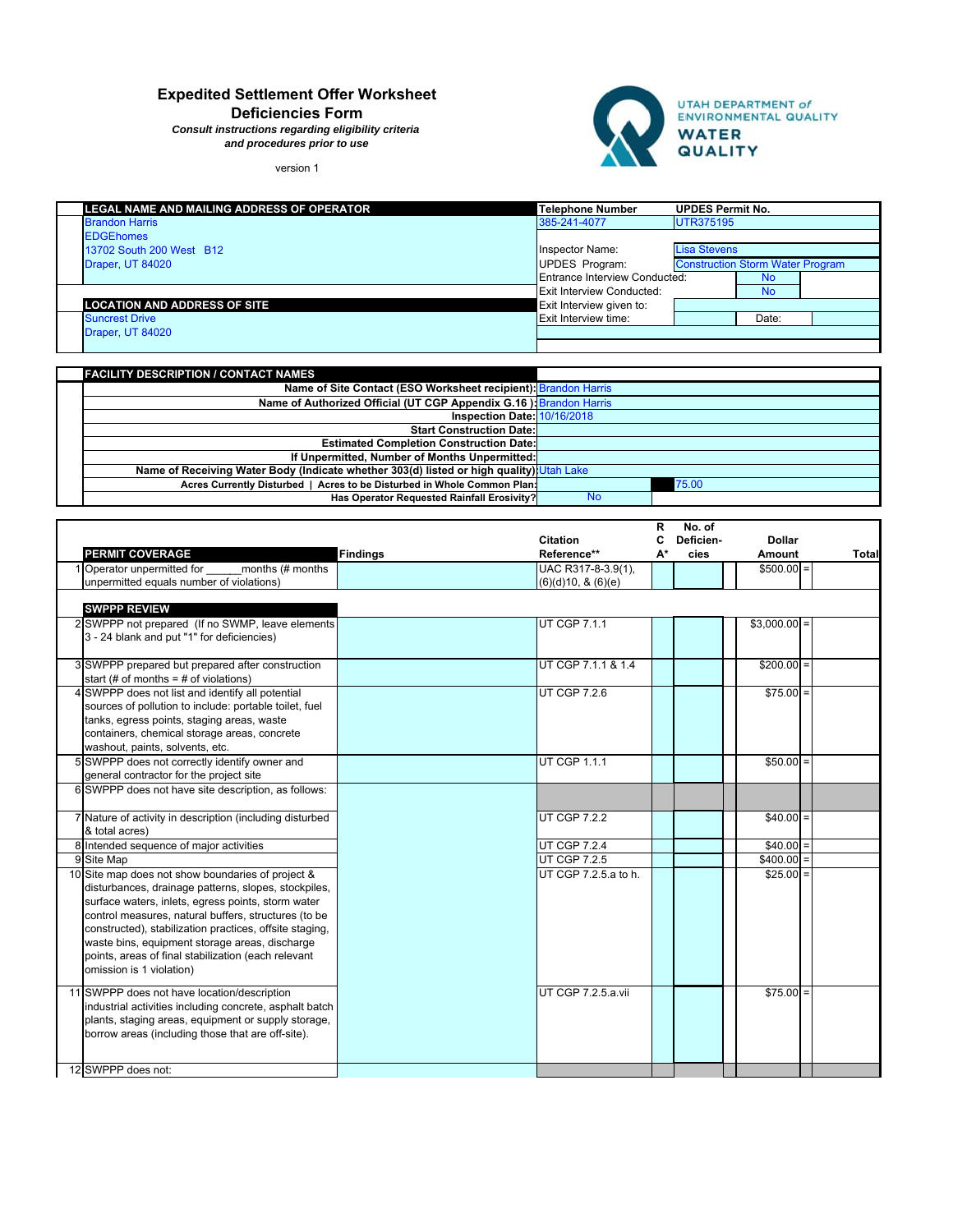| Describe all pollution control measures (e.g. BMPs),<br>and show details and specifications for proper      |                                  | UT CGP 7.2.9.a                      |              | $$75.00$ =                        |       |
|-------------------------------------------------------------------------------------------------------------|----------------------------------|-------------------------------------|--------------|-----------------------------------|-------|
| installation. (include 0.5 for description and 0.5 for                                                      |                                  |                                     |              |                                   |       |
| details & specifications for each BMP not provided                                                          |                                  |                                     |              |                                   |       |
| in SWPPP).<br>13 SWPPP does not describe permanent and interim                                              |                                  | <b>UT CGP 7.2.9.c</b>               |              | $$75.00 =$                        |       |
| stabilization practices                                                                                     |                                  |                                     |              |                                   |       |
| 14 SWPPP does not identify and show locations of the<br>source of non-storm water and discharge.            |                                  | <b>UT CGP 7.2.7</b>                 |              | $$100.00 =$                       |       |
| 15 SWPPP does not describe and show locations of<br>natural buffer by water body(ies).                      |                                  | <b>UT CGP 7.2.8</b>                 |              | $$150.00 =$                       |       |
| 16 SWPPP does not describe the use of treatment                                                             |                                  | UT CGP 7.2.9.b                      |              | $$100.00 =$                       |       |
| chemicals<br>17 SWPPP does not have description of spill                                                    |                                  | UT CGP 7.2.10.a                     |              | $$50.00 =$                        |       |
| prevention and response procedures.<br>18 SWPPP does not have a description of measures                     |                                  | UT CGP 7.2.10.b                     |              | $$50.00 =$                        |       |
| that will be used to control waste on the site                                                              |                                  |                                     |              |                                   |       |
| including: demolition debris, spoils (unwanted dirt),                                                       |                                  |                                     |              |                                   |       |
| construction waste, hazardous or toxic waste, and<br>sanitary waste. (include 1 for each deficiency).       |                                  |                                     |              |                                   |       |
|                                                                                                             |                                  |                                     |              |                                   |       |
| 19 SWPPP does not describe inspection procedures                                                            |                                  | UT CGP 7.2.11                       |              | $$50.00 =$                        |       |
| including inspectors (and certifications), inspection<br>schedules, inspection forms or checklists, and     |                                  |                                     |              |                                   |       |
| procedures for corrective action. (1 violation for each                                                     |                                  |                                     |              |                                   |       |
| deficiency).                                                                                                |                                  |                                     |              |                                   |       |
| 20 SWPPP does not describe training of personnel<br>responsible for conducting inspections, taking          |                                  | UT CGP 6 & 7.2.12                   |              | $$50.00 =$                        |       |
| corrective action, applying or storing treatment                                                            |                                  |                                     |              |                                   |       |
| chemicals, and those involved with design;                                                                  |                                  |                                     |              |                                   |       |
| installation; maintenance; and repair of storm water<br>control measures.                                   |                                  |                                     |              |                                   |       |
| 21 Copy of permit and/or NOI not in SWPPP (each<br>omission is 1 violation)                                 |                                  | UT CGP 7.2.16                       |              | $$50.00 =$                        |       |
| 22 SWPPP has not been updated to match corrections                                                          | SWPPP and SWPPP map needed to be | <b>UT CGP 7.4.1</b>                 | $\mathbf{1}$ | $$100.00 =$                       | \$100 |
| and modifications made on the site.<br>23 Copy of SWPPP not retained on site per permit                     | updated.                         | UT CGP 7.3                          |              | $$300.00 =$                       |       |
|                                                                                                             |                                  |                                     |              |                                   |       |
| conditions                                                                                                  |                                  |                                     |              |                                   |       |
| A SWPPP not made available upon request                                                                     |                                  | UT CGP 7.3                          |              | $$100.00 =$                       |       |
| 24 SWPPP not signed/certified                                                                               |                                  | UT CGP 7.2.15                       |              | $$50.00 =$                        |       |
|                                                                                                             |                                  |                                     |              | <b>Subtotal SWMP Deficiencies</b> |       |
| <b>INSPECTIONS</b>                                                                                          |                                  |                                     |              |                                   | \$100 |
| 25 Number of inspections not performed and                                                                  |                                  | UT CGP 4.1.2, 4.1.3,                |              | $$200.00 =$                       |       |
| documented either once every 7 days, or once every                                                          |                                  | 4.1.4                               |              |                                   |       |
| 14 days and within 24 hours after storm event<br>greater than 0.5 inches or greater (not required if:       |                                  |                                     |              |                                   |       |
| permanent stabilization; runoff unlikely due to winter                                                      |                                  |                                     |              |                                   |       |
| conditions; once a month if temporarily stabilized)                                                         |                                  |                                     |              |                                   |       |
| (Count each failure to inspect and document as one<br>violation -- see next 5 rows).                        |                                  |                                     |              |                                   |       |
|                                                                                                             |                                  |                                     |              |                                   |       |
| No inspections conducted and documented (if true<br>leave elements 26 to 29 blank):                         |                                  |                                     |              | True or<br>False                  |       |
| Number of inspections expected if performed<br>every 7 days:                                                |                                  |                                     |              |                                   |       |
| Number of inspections expected if performed                                                                 |                                  |                                     |              |                                   |       |
| biweekly:<br>If known, number of days of rainfall of >0.5" that                                             |                                  |                                     |              |                                   |       |
| occurred during the construction time.                                                                      |                                  |                                     |              |                                   |       |
| 26 Inspections not conducted by qualified personnel<br>27 All areas with construction activity disturbance, |                                  | UT CGP 4.1.1<br><b>UT CGP 4.1.5</b> |              | $$40.00 =$<br>$$40.00 =$          |       |
| storm water control measures, construction support                                                          |                                  |                                     |              |                                   |       |
| areas, exposed to precipitation with storm water                                                            |                                  |                                     |              |                                   |       |
| flows, temporarily stabilized areas, and storm water<br>discharge points not inspected.                     |                                  |                                     |              |                                   |       |
| 28 Incomplete site inspection reports (date, name and                                                       |                                  | <b>UT CGP 4.1.5</b>                 |              | $$40.00 =$                        |       |
| qualifications of inspector, weather information,                                                           |                                  |                                     |              |                                   |       |
| location of sediment/pollutant discharge, BMP(s)<br>requiring maintenance, BMP(s) that have failed,         |                                  |                                     |              |                                   |       |
| BMP(s) that are needed, corrective action required                                                          |                                  |                                     |              |                                   |       |
| including changes/updates to SWPPP and                                                                      |                                  |                                     |              |                                   |       |
| schedule/dates).<br>29 Inspection reports not properly signed/certified                                     |                                  | UT CGP Appendix                     |              | $$25.00 =$                        |       |